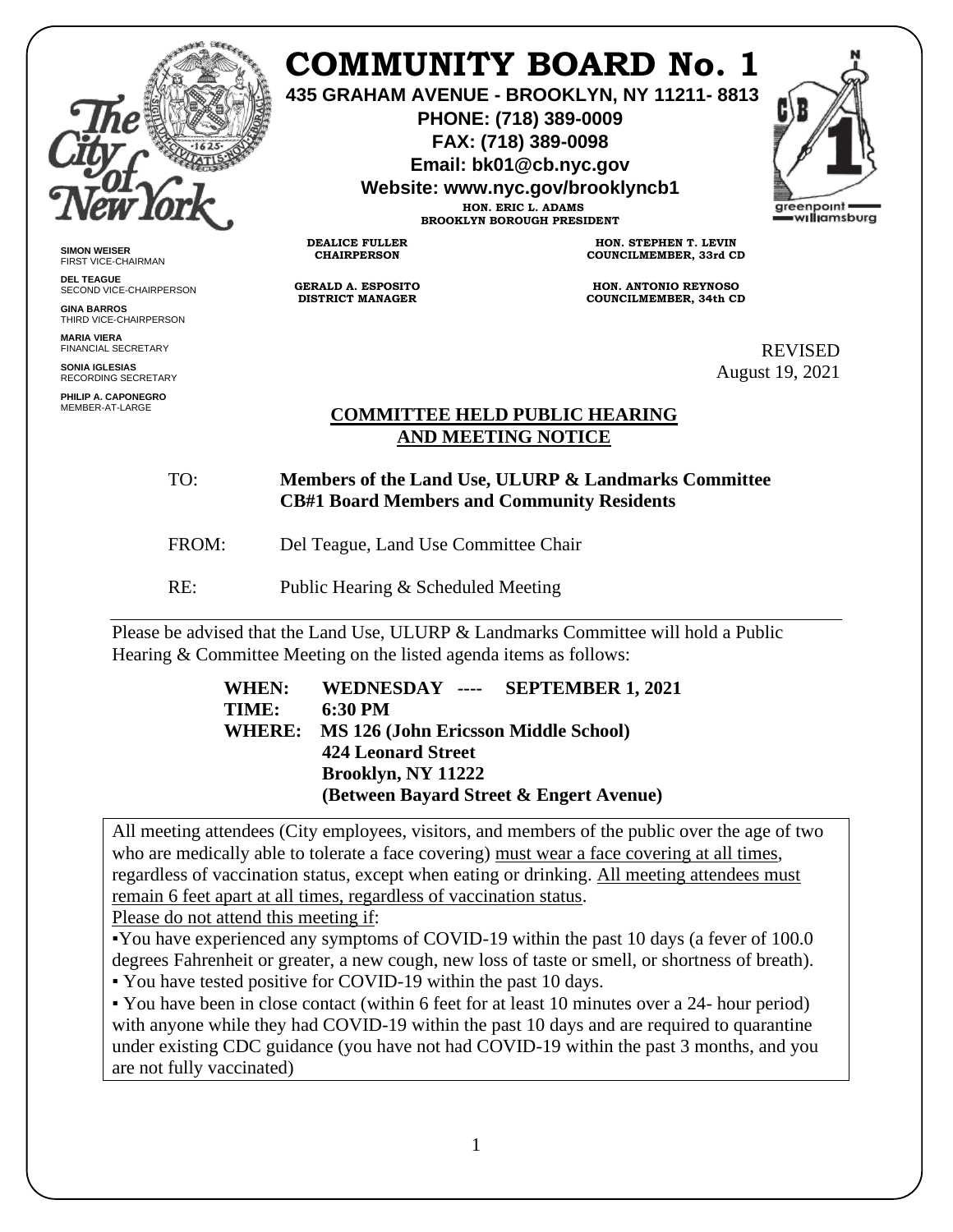## **PUBLIC HEARING**

**All persons who wish to speak or submit testimony, MUST SIGN UP PRIOR to the meeting by 2PM.** 

**NOTE --- All persons who wish to speak during the meeting --- Please see form: <https://www1.nyc.gov/site/brooklyncb1/meetings/speaker-request-form.page>**

#### **(1.) ROLL CALL**

**(2.) PRESENTATION: 1 WYTHE A VENUE IBIA SPECIAL PERMIT** *(C* 210272 ZSK) -IN THE MATTER OF an application submitted by One Wythe LLC pursuant to sections 197-c and 201 of the New York City Charter for the grant of a special permit pursuant to Section 7 4- 96\* of the Zoning Resolution to allow an increase in the maximum permitted floor area ratio in accordance with Section 74-963 (Permitted floor area increase) and, in conjunction therewith, to waive the off-street parking requirements of Section 44-20 (REQUIRED ACCESSORY OFFSTREET PARKING SPACES FOR MANUFACTURING, COMMERCIAL OR COMMUNITY FACILITY USES), and to modify the quantity and size of the loading berth requirements of Section 44-50 (GENERAL PURPOSES), in connection with a proposed 8-story commercial and industrial building within an Industrial Business Incentive Area specified on the maps in Section 74-968 (Maps oflndustrial Business Incentive Areas), on property located at 1 Wythe Avenue (Block 2641, Lots 1, 3 and 4 ), in a M l -2 District. Borough of Brooklyn, Community District 1. (\*Note: Section 74-96 is proposed to be changed under a concurrent related application **[**N210273 ZRK] for a zoning text change.)- Presentation by Mr. Richard Lobel, Sheldon Lobel, P .C./ Applicant-Representative. *ITEM POSTPONED TO SEPTEMBER 14, 2021 COMBINED PUBLIC HEARING AND BOARD MEETING.*

**(2.) PRESENTATION: RIVER RING** (C 220062 ZMK, N 220063 ZRK, C220064 ZSK, 220070 ZSK, N 220065 ZAK, N 220068 ZAK, N 220069 ZAK, C220061 MLK, C210425 MMK) - This is an application by River Street Partners LLC (the "**Applicant**") for the following actions (the "**Actions**") with respect to the property located on Brooklyn Block 2355, Lots 1 and 20, Block 2356, Lot 1, Block 2361, Lots 1, 20 and 21, Block 2362, Lots 1 and 3, Block 2376, Lot 50, and demapped portions of North 1st Street and Metropolitan Avenue (the "**Project Area**"):

1) A zoning text amendment to a) establish the portion of the Project Area to the west of River Street as an Mandatory Inclusionary Housing ("MIH") area; b) amend Zoning Resolution Section 74-742 to allow a large scale general development ("LSGD") that does not meet the ownership requirements of Section 74-742, when the site of such LSGD includes the Proposed Development (as defined below) and where the areas in which the State or City have certain property interests; and c) amend Zoning Resolution Section 74-743 to permit, as part of the LSGD, (i) the lot area of a new platform seaward of the bulkhead line to be part of the upland lot area of the waterfront zoning lot, provided that the amount of lot area so incorporated is less than the lot area of shoreline seaward of the bulkhead line to be removed in connection with the LSGD, (ii) additional new piers or platforms to be included as lot area for purposes of floor area, dwelling unit and other bulk regulations, provided that the amount of floor area generated by such new piers or platforms does not exceed the floor area generated by existing piers or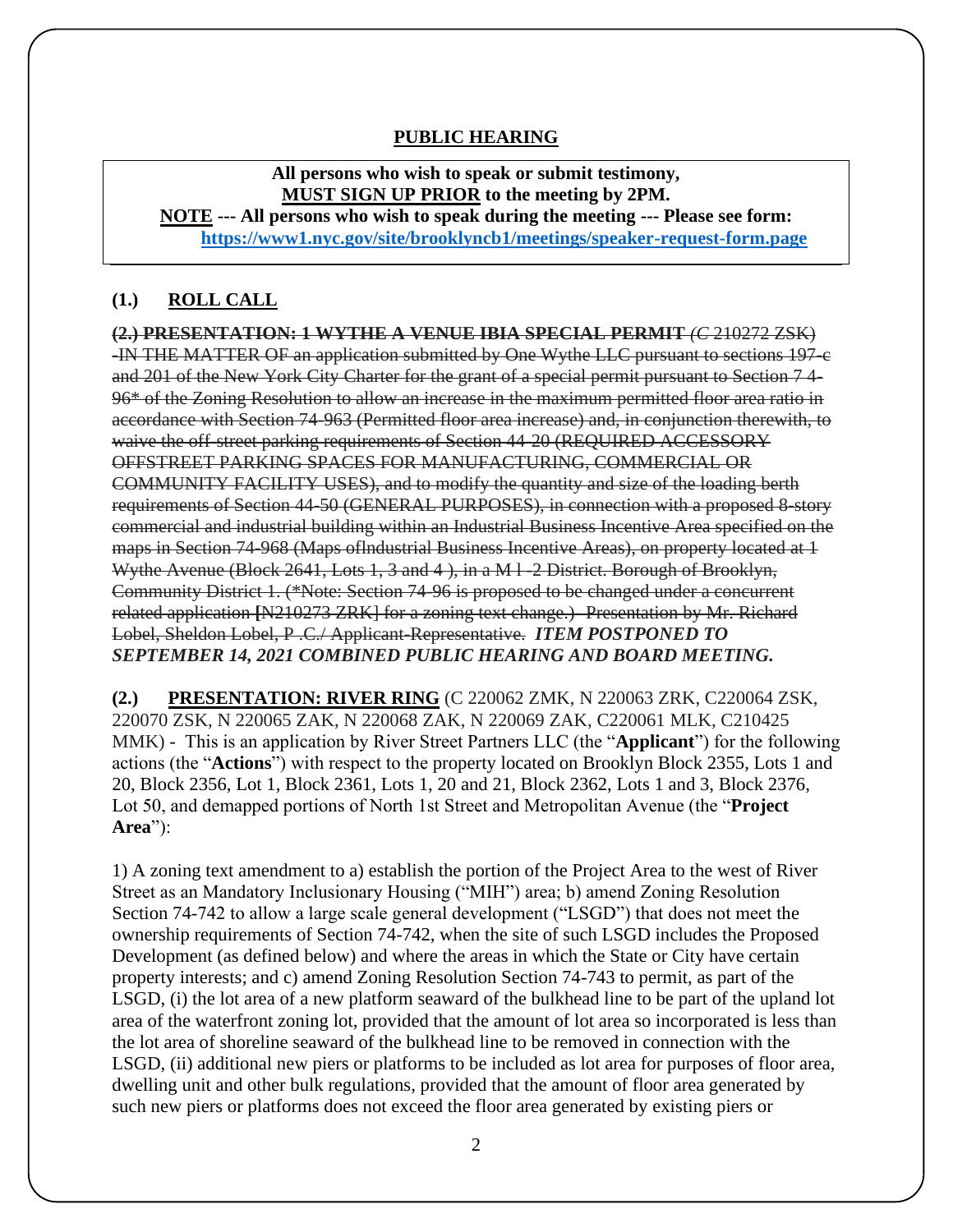platforms, and (iii) such new piers or platforms to be exempt from certain requirements otherwise applicable to piers and platforms provided as part of a waterfront public access area (the "Text Amendment");

2) A zoning map amendment to rezone the Project Area from an M3-1 zoning district to C6-2 and M1-4 zoning districts (the "Map Amendment");

3) A zoning special permit pursuant to Zoning Resolution Sections 74-743(a)(2) and 74- 743(a)(13), as modified under the Text Amendment, to allow the construction of new piers and platforms in the seaward portion of the LSGD that are accessible and enjoyable by the public; allow such piers and platforms to generate floor area, provided that the total distribution of floor area is limited to the floor area generated by existing land seaward of the bulkhead line to be removed and existing piers and platforms; and to modify bulk regulations (the "LSGD Special Permit"):

4) A zoning special permit pursuant to Zoning Resolution Section 74-533 to reduce the required accessory residential off-street parking spaces in a Transit Zone (the "Parking Special Permit");

5) Zoning authorizations to:

a. modify the Zoning Resolution's requirements for location, area and minimum dimensions of waterfront public access areas pursuant to Zoning Resolution Section 62-822(a);

b. modify requirements within waterfront public access areas pursuant to Zoning Resolution Section 62-822(b); and

c. allow for phased development of waterfront public access areas pursuant to Zoning Resolution Section 62-822(c) (collectively, the "Waterfront Authorizations);

6) A zoning certification pursuant to Zoning Resolution Section 62-811 with respect to compliance with

waterfront public access area and visual corridor requirements, as modified by Waterfront Authorizations (the "Waterfront Certification"); and

7) A landfill action to add approximately 6,319 square feet of landfill as part of the waterfront public open space plan (the "Landfill Action").

Concurrent with these Actions, a related application for a City Map change has been filed under Application No. 210425 MMK to demap, discontinue, close, and dispose of a portion of Metropolitan Avenue to the west of River Street and a portion of North 1st Street west of River Street (the "**Demapping Action**"). In addition, with respect to each of the special permits and authorizations, the Applicant is requesting an extension of term of such approvals to a period of ten years during which substantial construction of the phased project would be completed.

The Actions will together facilitate the development of two (2) mixed-use buildings including a total of approximately 1,158,800 square feet of floor area (the "**Proposed Development**") on Block 2355, Lots 1 and 20, Block 2361, Lots 1, 20 and 21 and Block 2376, Lot 50 (the "**Development Site**"). The Development Site is approximately 399,780 square feet in area and is bounded by River Street to the east, North 3rd Street to the north, the East River to the west and Grand Ferry Park and North 1st Street to the south. The Proposed Development would include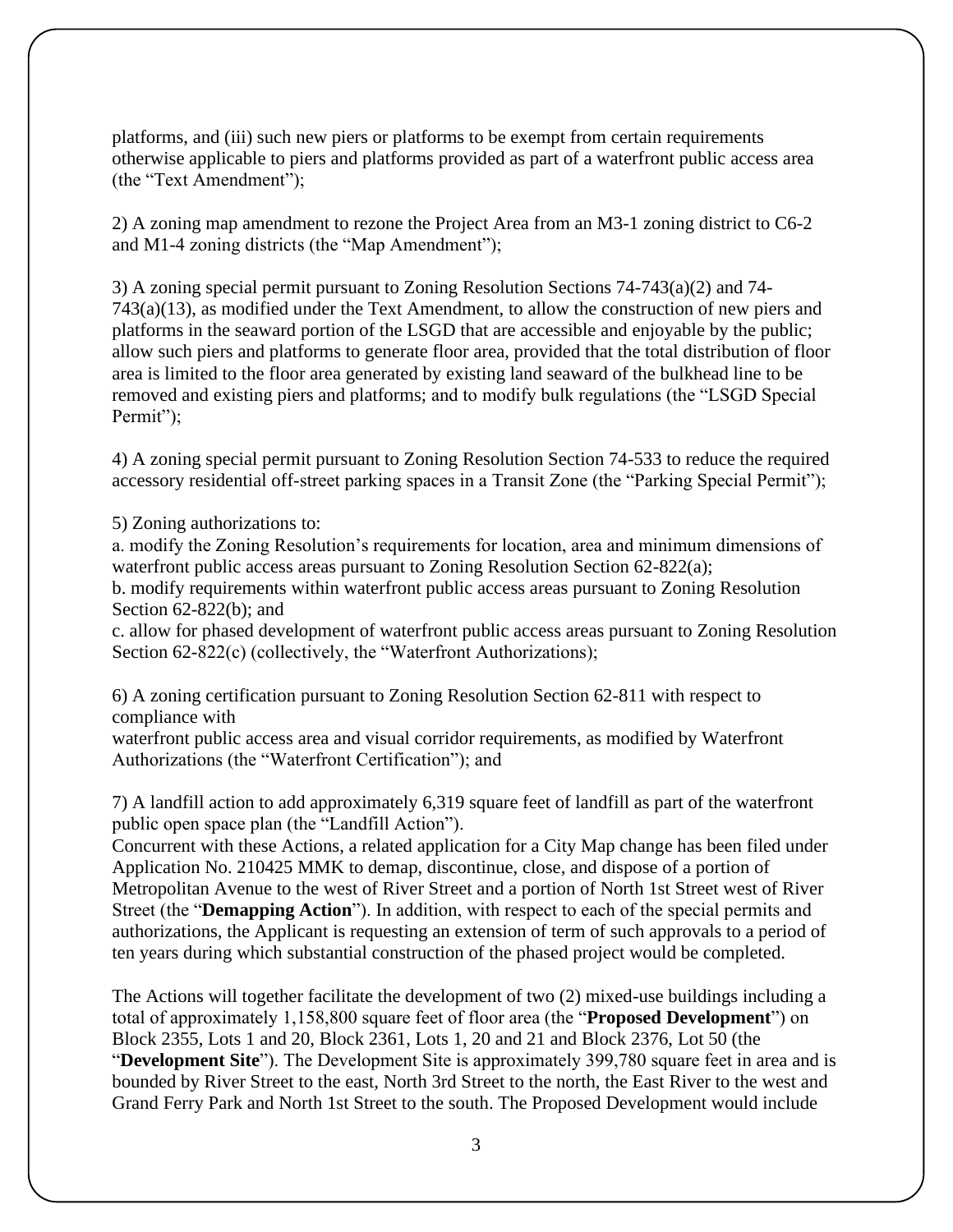approximately 1,049,800 square feet of residential use (approximately 1,050 dwelling units, of which approximately 263 units (25%) will be affordable), a 30,000 square foot community center, 79,000 square feet of commercial space, including local retail, approximately 250 accessory parking spaces and approximately 2.9 acres of new public open space (plus approximately 2.32 acres of accessible in-river space and 0.86 acres of intertidal area.1 In addition to the Proposed Development, the Map Amendment will rezone two (2) non-applicant owned blocks (Blocks 2356 and 2362) to the east of the Development Site (from M3-1 to M1-4).

The Project Area occupies the portions of Brooklyn Blocks 2355 and 2361 west of River Street, Block 2356, Lot 1, Block 2362, Lots 1 and 3, and Block 2376, Lot 50; and is generally bounded by River Street to the east, North 3rd Street to the north, the East River to the west and property owned by the New York Power Authority ("**NYPA**") to the south. The Project Area is located within Brooklyn Community District 1 and an M3-1 zoning district.

The Project Area is approximately 441,660 square feet in area and is comprised of the Development Site and two (2) non-applicant owned parcels (Block 2362, Lots 1 and 3; and Block 2356, Lot 1). The Development Site is unimproved and includes upland portions and seaward portions containing existing in-water structures. As part of the Demapping Action, the Development Site will also include an approximately 23,116 square foot area of Metropolitan Avenue and an approximately 3,374 square foot area of North 1st Street that are proposed to be demapped. The remainder of the Project Area is comprised of: (i) a recently constructed sixstory, commercial building with office space, destination retail and approximately 176 accessory attended parking spaces (Block 2356, Lot 1); (ii) a vacant lot owned by Con Edison (Block 2362, Lot 3); and (iii) a vacant lot that appears to be undergoing environmental remediation (Block 2362, Lot 1).

The Project Area historically contained warehousing, storage and other industrial uses reflective of its M3-1 manufacturing zoning. The Project Area's location along the East River, moreover, enabled ships and other vessels to dock and unload various materials that would be stored along the waterfront. The Project Area's existing in-water structures remain as vestiges of the piers, platforms, catwalks, docks and caissons that once accommodated these industrial uses, including the Development Site's prior use as a Con Edison fuel oil storage complex (the Development Site's use until its decommissioning in 2012). The Williamsburg neighborhood surrounding the Project Area has evolved over time from predominately manufacturing uses to mixed residential, commercial and light-manufacturing uses. Recent rezonings, including the 2005 Greenpoint-Williamsburg neighborhood rezoning (C 050111 (A) ZMK; C 040415 MMK; C 040416 MMK; C 040417 MMK and C 040418 MMK) directly to the north and east of the Project Area and the 2010 Domino Rezoning (C 100185 ZMK), as amended in 2014 (C 140132 ZSK), directly to the south of the Project Area (which rezoned that site from manufacturing to commercial/residential zoning districts) helped spur these changes in the surrounding neighborhood and reflect changes in land use policy that have advanced the area's recent evolution. – (Presentation by Mr. David Lombino, River Street Partner LLC/Applicant-Representative).

## **(3.) ADJOURNMENT OF PUBLIC HEARING**